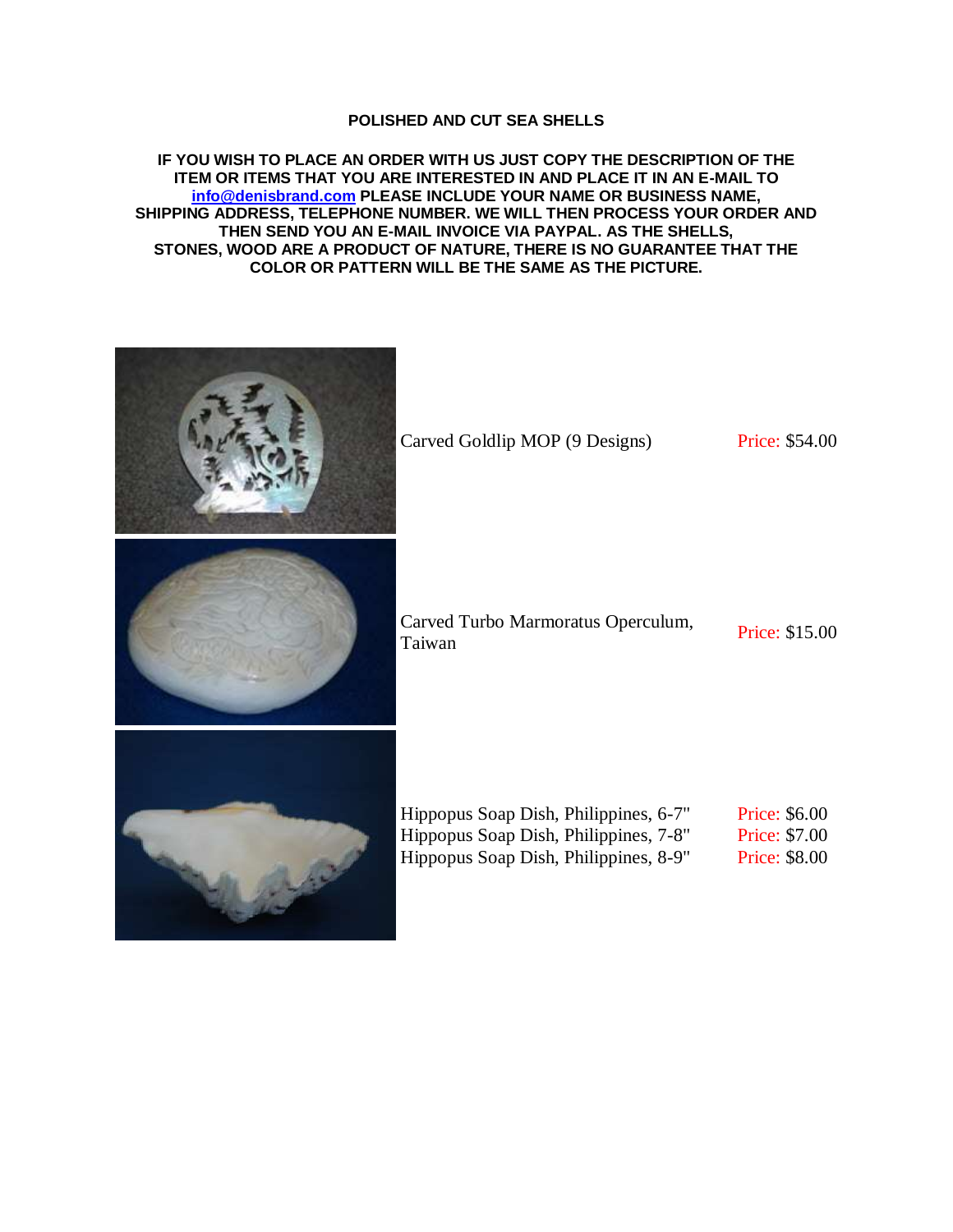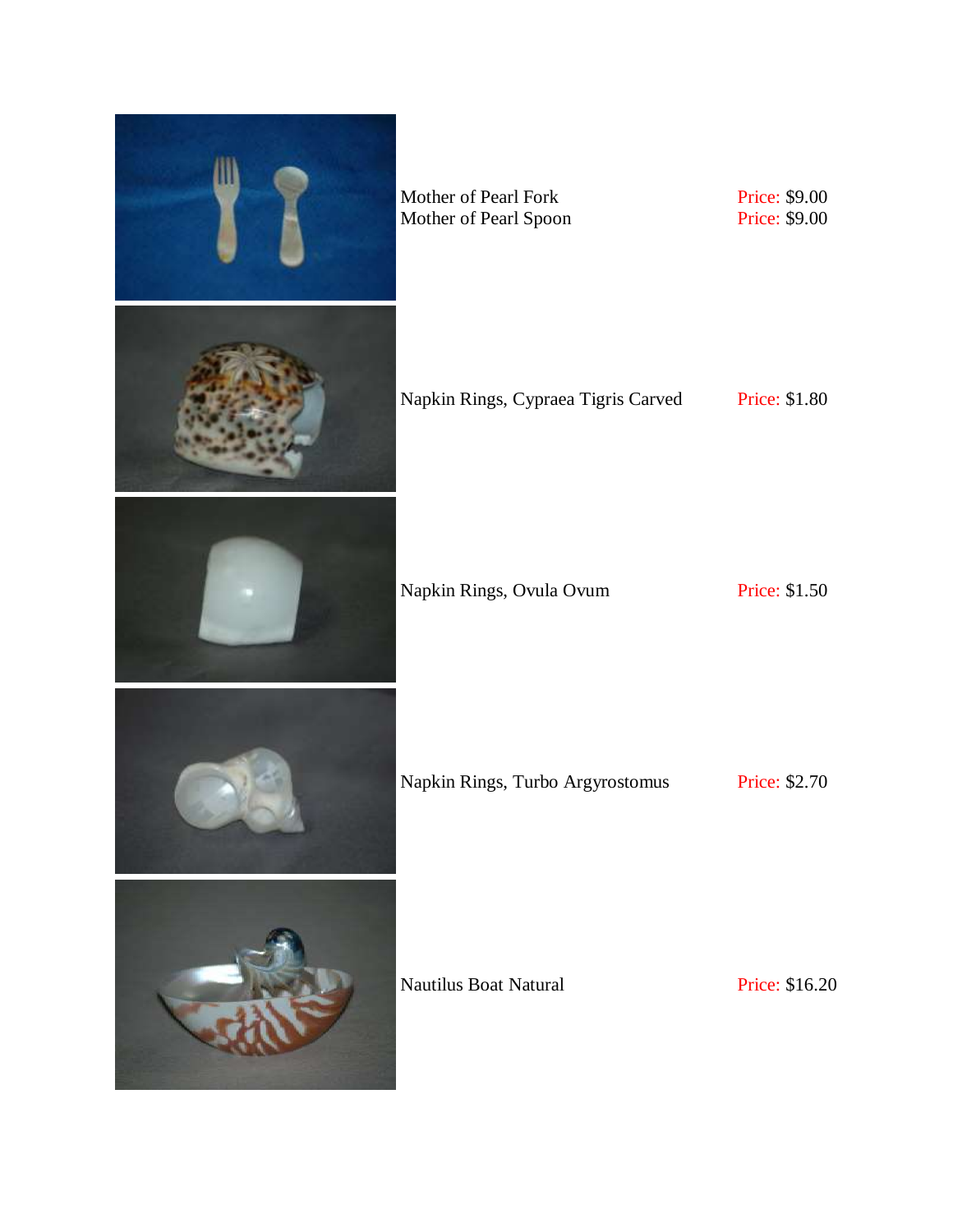

6"

7"

Pearlized Brownlip M.O.P., Philippines, 3- 4"

Pearlized Brownlip M.O.P., Philippines, 4-

5" Pearlized Brownlip M.O.P., Philippines, 5- Price: \$5.00 Price: \$3.00

Price: \$7.50

Pearlized Brownlip M.O.P., Philippines, 6- Price: \$10.00

Price: \$15.00

Pearlized Brownlip M.O.P., Philippines, 7- Price: \$20.00 8"

Pearlized Brownlip M.O.P., Philippines, 8- 9"



Pearlized Goldlip M.O.P., Philippines, 2-3" Price: \$8.00 Pearlized Goldlip M.O.P., Philippines, 3-4" Price: \$10.00 Pearlized Goldlip M.O.P., Philippines, 4-5" Price: \$18.00 Pearlized Goldlip M.O.P., Philippines, 5-6" Price: \$22.50 Pearlized Goldlip M.O.P., Philippines, 6-7" Price: \$63.00 Pearlized Goldlip M.O.P., Philippines, 7-8" Price: \$81.00 Pearlized Goldlip M.O.P., Philippines, 8-9" Price: \$90.00

Pearlized Nautilus Boat Price: \$18.00



Pearlized Nautilus Pompilus, Philippines, 4-

| Pearlized Nautilus Pompilus, Philippines, 5- Price: \$17.00 |  |                |
|-------------------------------------------------------------|--|----------------|
| 6"                                                          |  | Price: \$24.00 |
| Pearlized Nautilus Pompilus, Philippines, 6- Price: \$28.00 |  |                |
| 7"                                                          |  | Price: \$34.00 |
| Pearlized Nautilus Pompilus, Philippines, 7-                |  |                |
| 8"                                                          |  |                |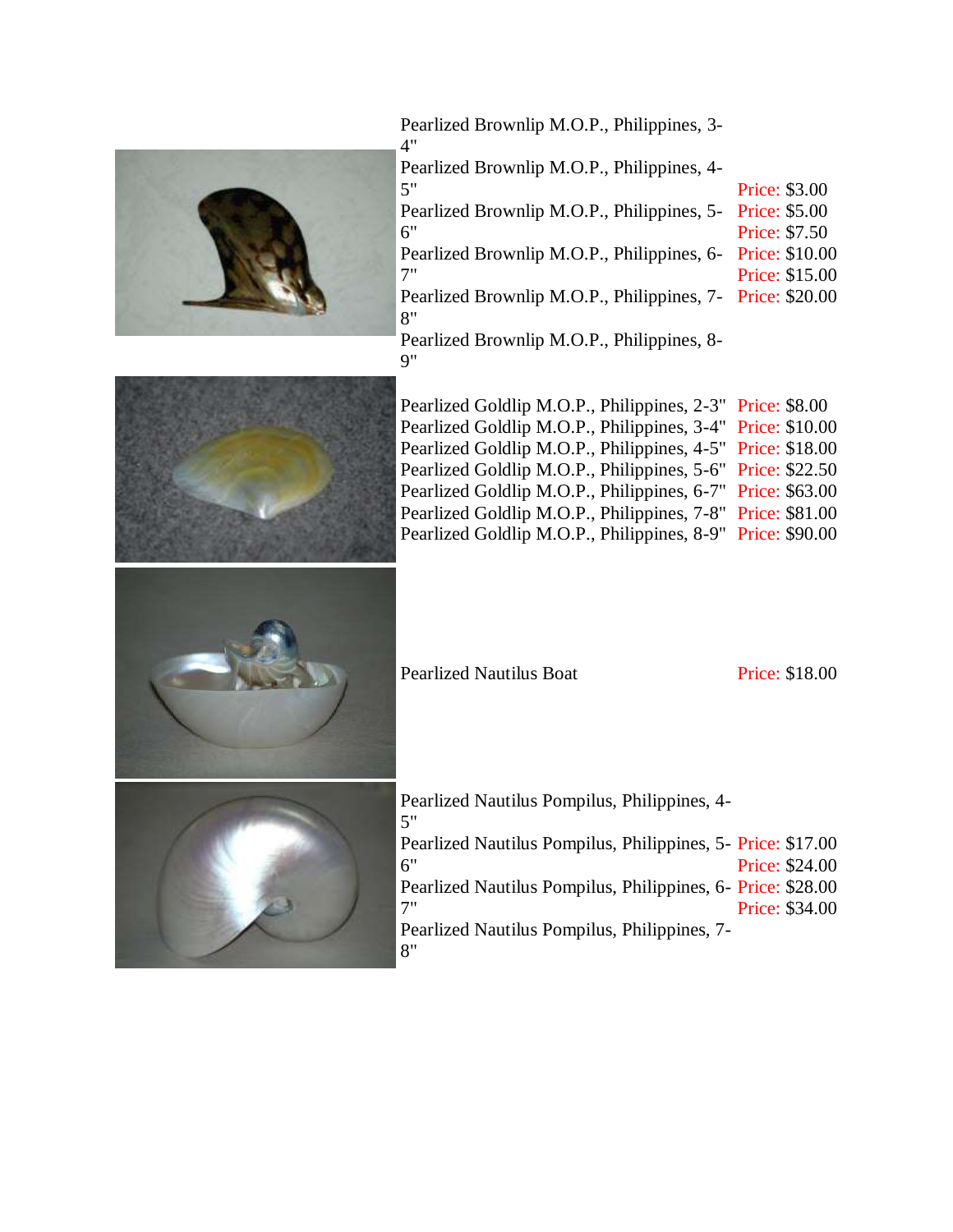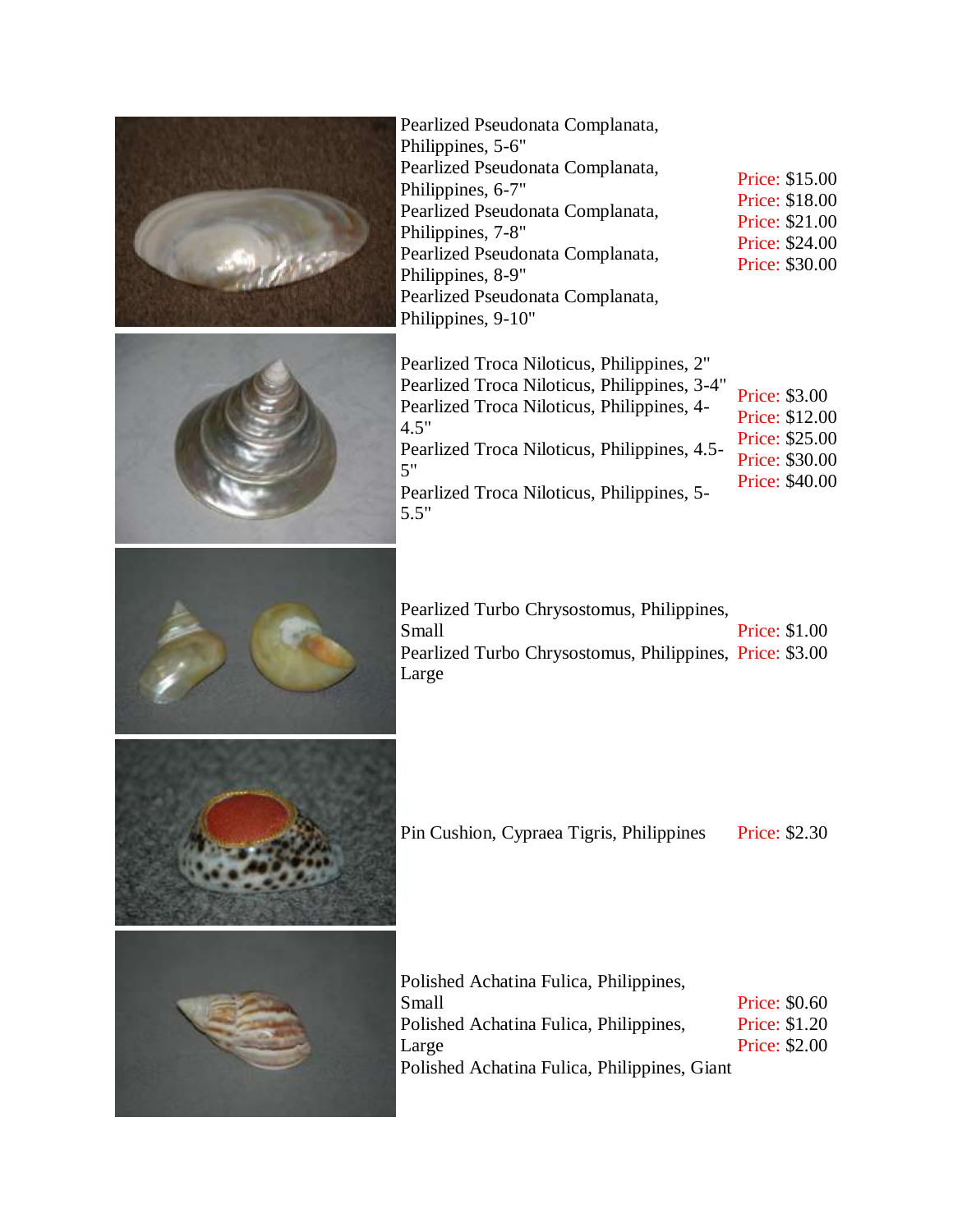| Polished Codaika Tigerina Medium,<br>Philippines<br>Polished Codaika Tigerina Large,<br>Philippines<br>Polished Codaika Tigerina Extra Large,<br>Philippines<br>Polished Codaika Tigerina Halves,<br>Philippines | Price: \$1.80<br>Price: \$2.10<br>Price: \$4.50<br>Price: \$1.20 |
|------------------------------------------------------------------------------------------------------------------------------------------------------------------------------------------------------------------|------------------------------------------------------------------|
| Polished Conus Capitaneous, Philippines                                                                                                                                                                          | Price: \$1.00                                                    |
| Polished Conus Figulinus, Philippines                                                                                                                                                                            | <b>Price: \$1.00</b>                                             |
| Polished Conus Imperialis, Philippines                                                                                                                                                                           | Price: \$1.80                                                    |
| Polished Conus Litteratus, Philippines                                                                                                                                                                           | <b>Price: \$1.80</b>                                             |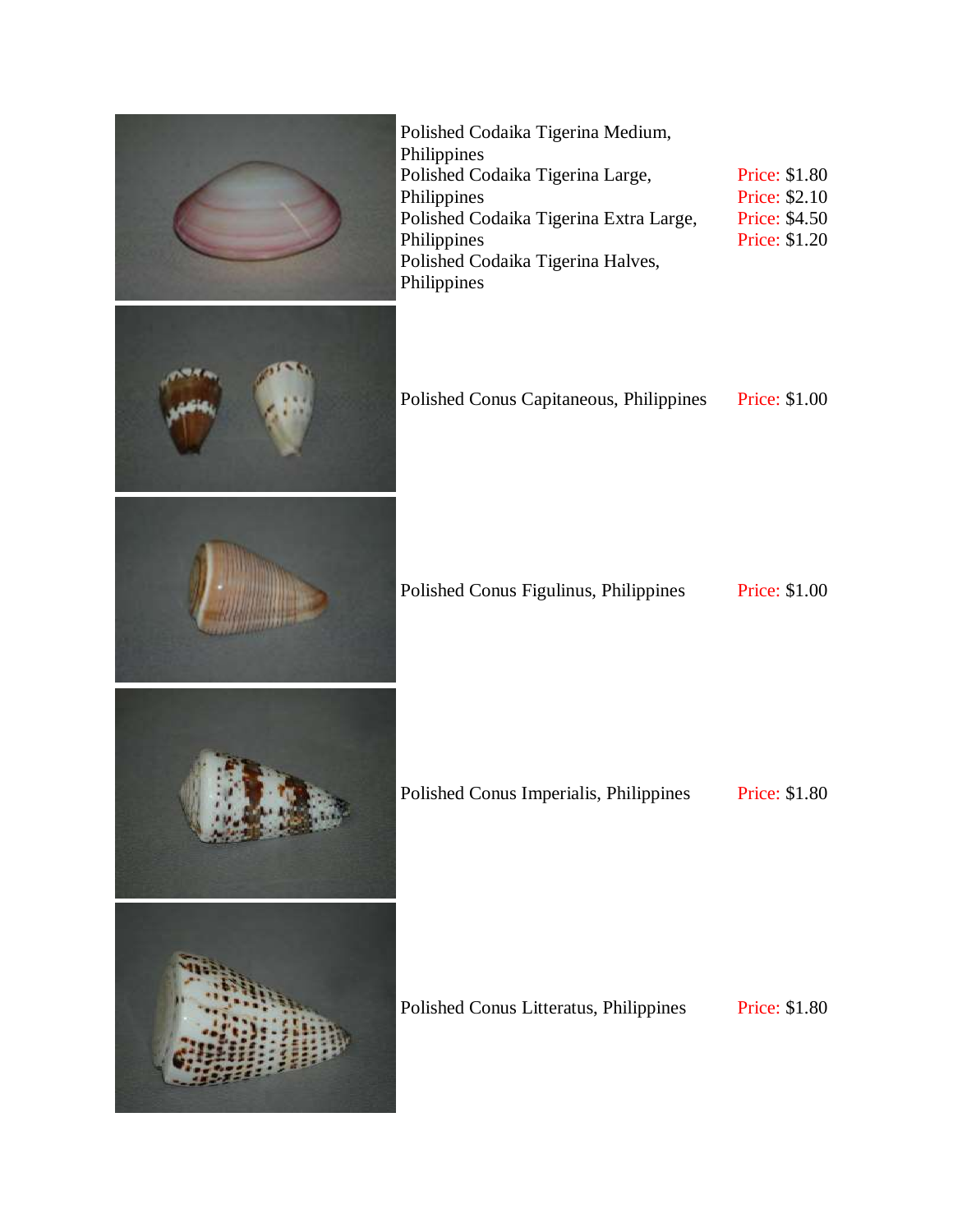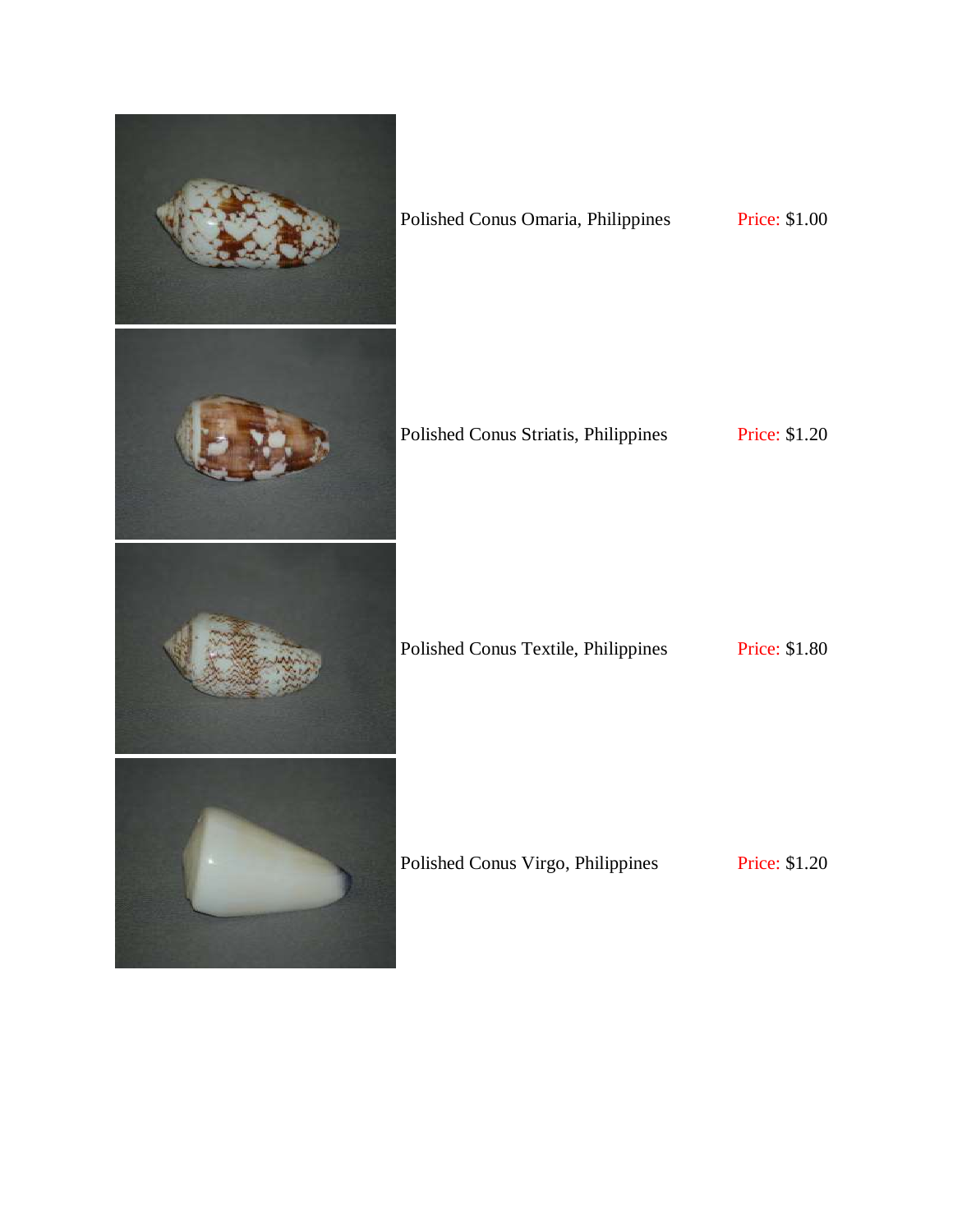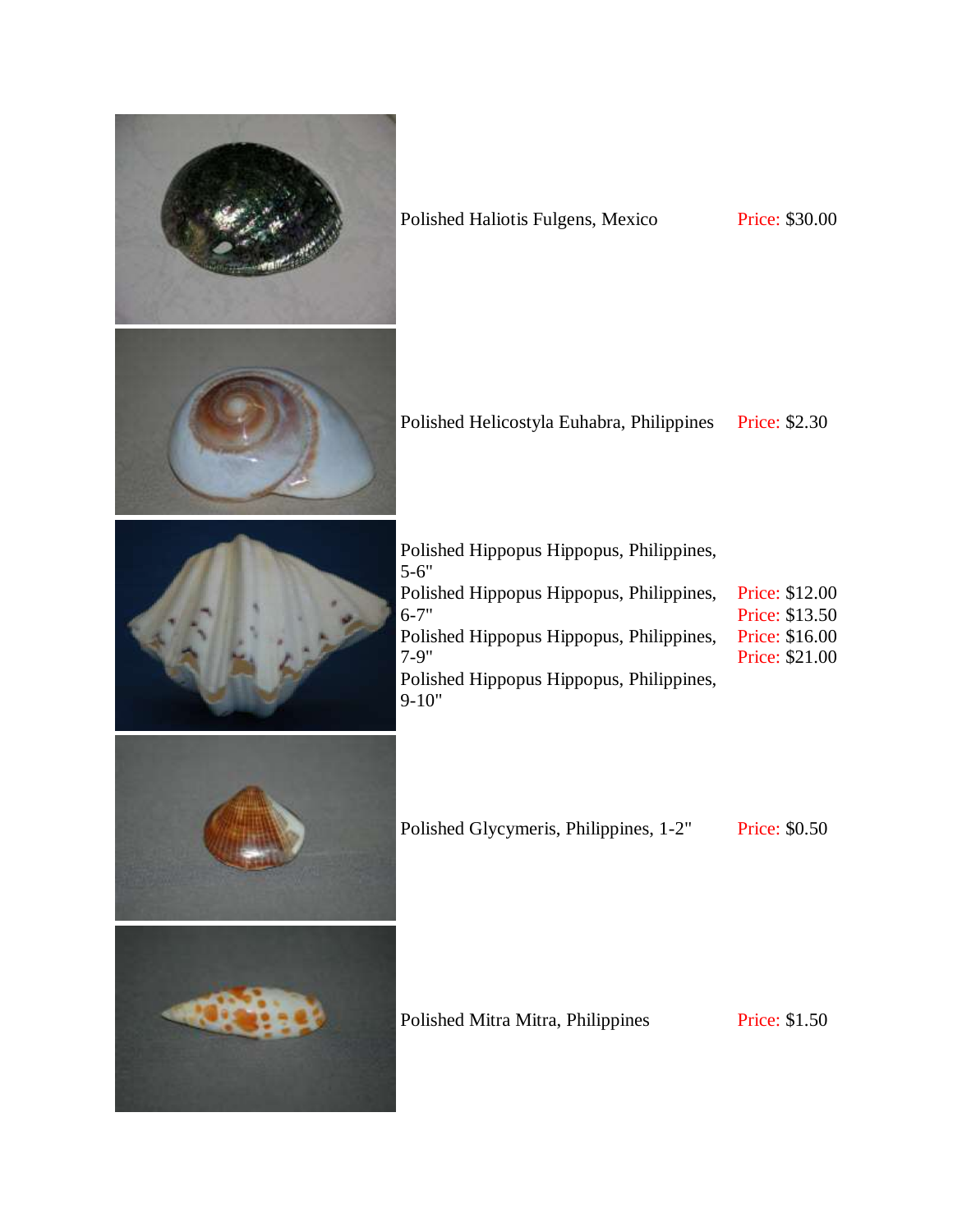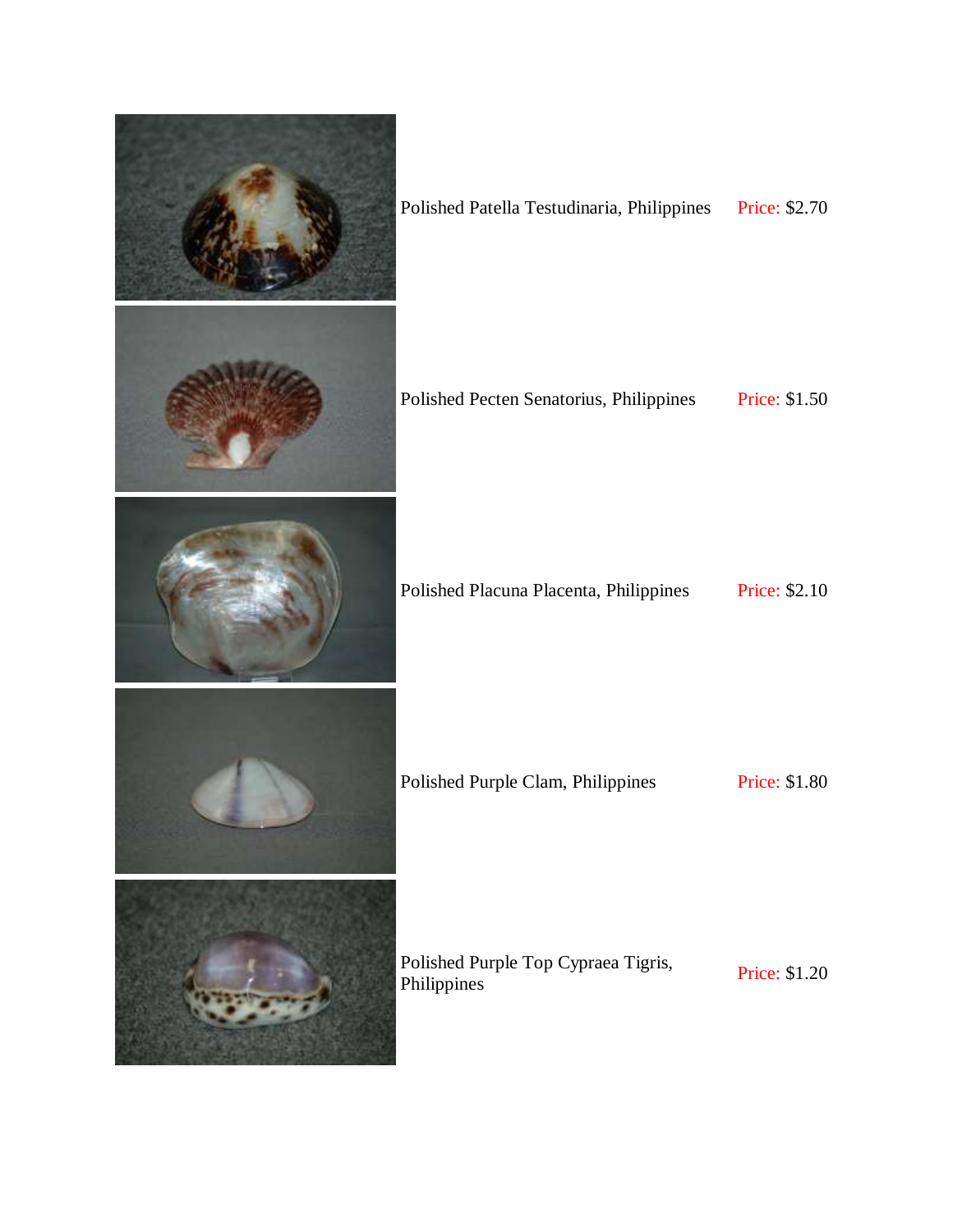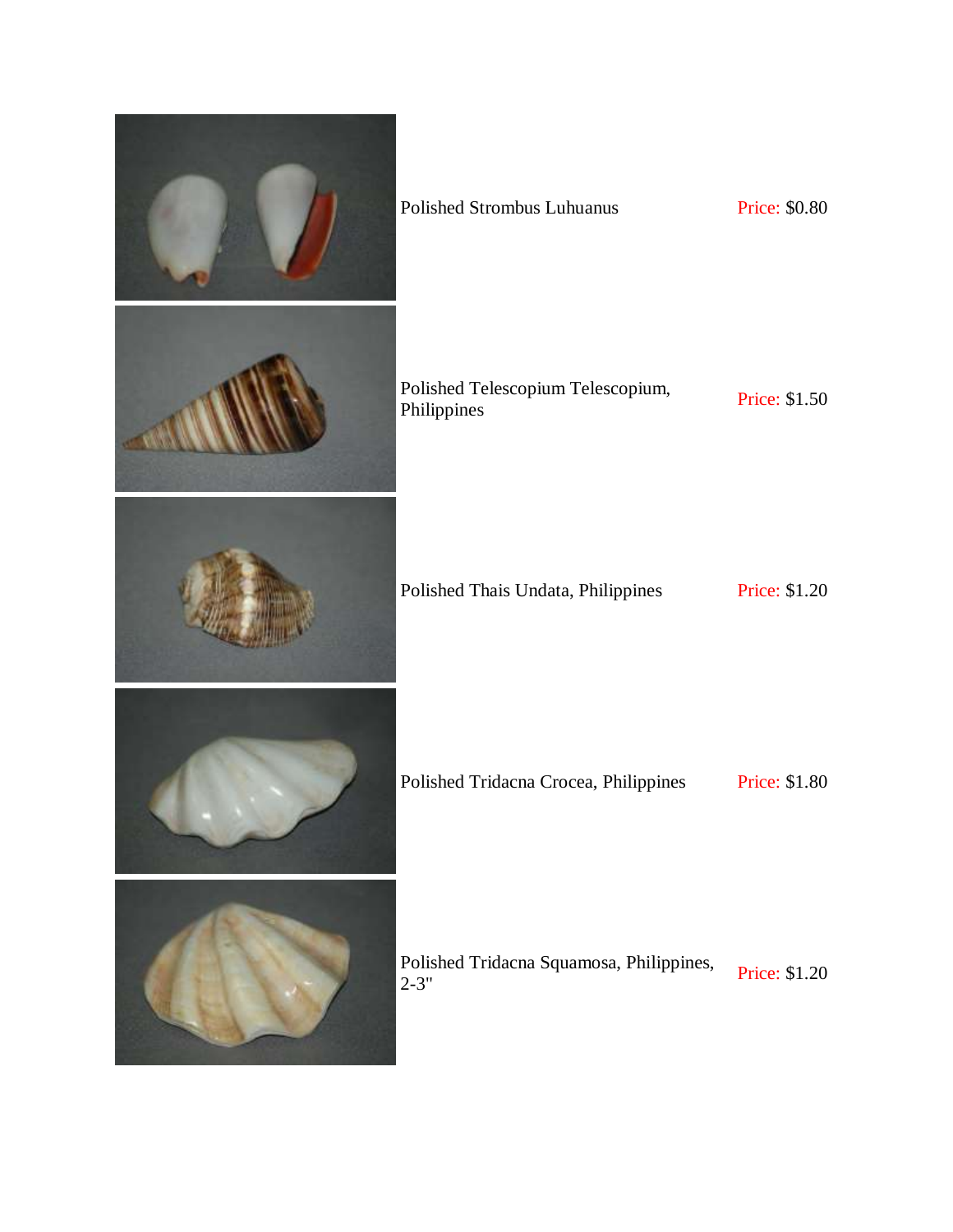

Polished Turbo Argyrostomus, (Light) Philippines Polished Turbo Argyrostomus, (Dark) Philippines

Price: \$2.50 Price: \$3.50

Polished Turbo Chrysostomus, Philippines, Price: \$2.00<br>2-3"

Polished Turbo Sarmaticus, South Africa Price: \$2.70

| Polished Voluta Aethiopicus 6-7",   |                |
|-------------------------------------|----------------|
| Philippines                         |                |
| Polished Voluta Aethiopicus 7-8",   |                |
| Philippines                         | Price: \$15.00 |
| Polished Voluta Aethiopicus 8-9",   | Price: \$20.00 |
| Philippines                         | Price: \$25.00 |
| Polished Voluta Aethiopicus 9-10",  | Price: \$30.00 |
| Philippines                         | Price: \$40.00 |
| Polished Voluta Aethiopicus 10-11", | Price: \$60.00 |
| Philippines                         |                |
| Polished Voluta Aethiopicus 11-12", |                |
| Philippines                         |                |
|                                     |                |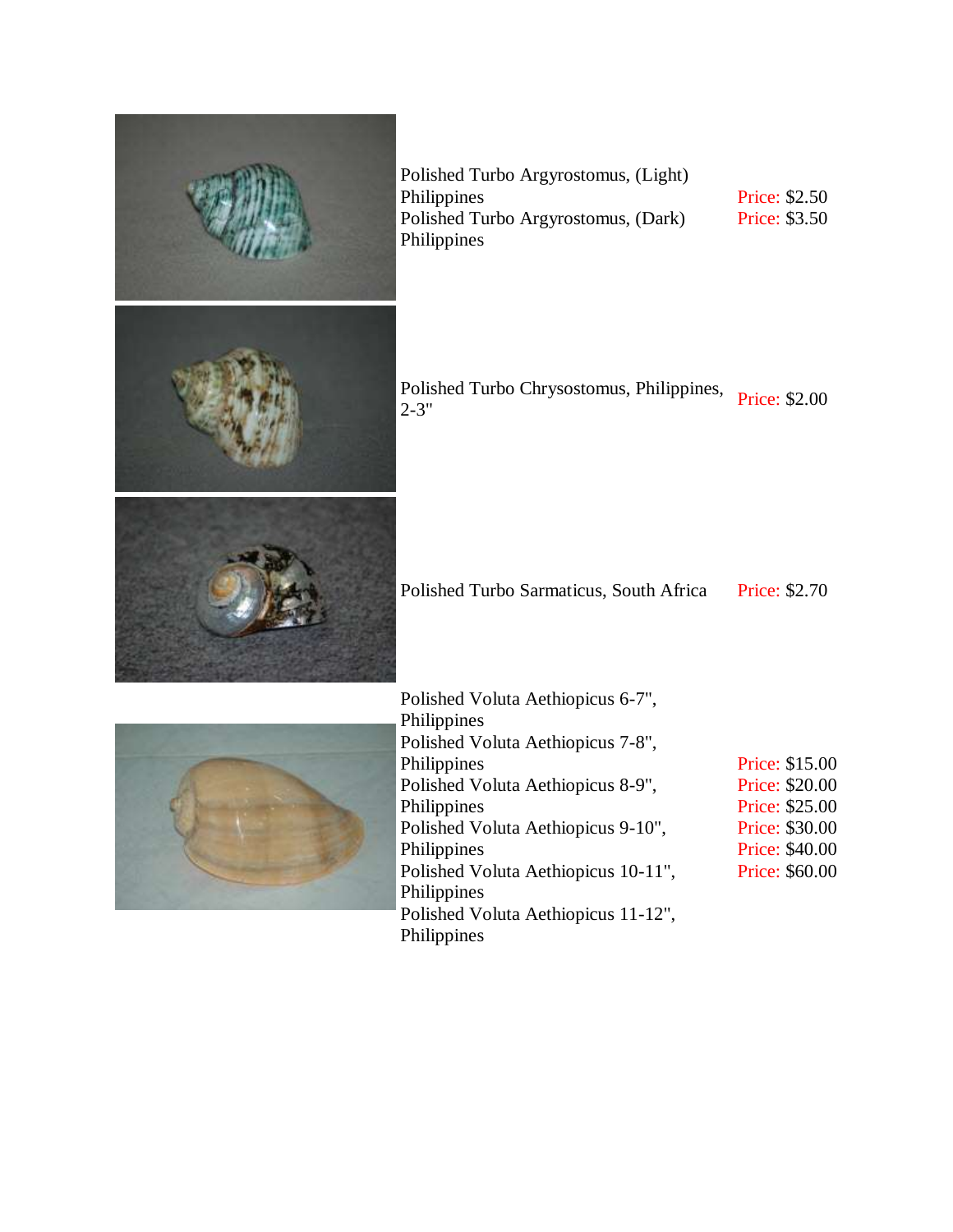

| Polished Voluta Vespertillo, Philippines, |                      |
|-------------------------------------------|----------------------|
| Small                                     | <b>Price: \$0.50</b> |
| Polished Voluta Vespertillo, Philippines, | <b>Price: \$1.00</b> |
| Large                                     |                      |
|                                           |                      |

| Split Nautilus Pompilius 3-4" Natural   | Price: \$9.00  |
|-----------------------------------------|----------------|
| Split Nautilus Pompilius 3-4" Pearlized | Price: \$10.50 |
| Split Nautilus Pompilius 4-5" Natural   | Price: \$15.00 |
| Split Nautilus Pompilius 4-5" Pearlized | Price: \$16.50 |
| Split Nautilus Pompilius 5+" Natural    | Price: \$24.00 |
| Split Nautilus Pompilius 5+" Pearlized  | Price: \$25.00 |
|                                         |                |

| Spiral Cut Terebra Maculata, Philippines, 5-                          |  |
|-----------------------------------------------------------------------|--|
| 6"<br>Spiral Cut Terebra Maculata, Philippines, 6-Price: \$4.00<br>7" |  |
| 7"<br>Spiral Cut Terebra Maculata, Philippines, 7-Price: \$8.00<br>8" |  |



| Spiral Cut Troca Niloticus 3-4" Pearlized | <b>Price: \$12.80</b> |
|-------------------------------------------|-----------------------|
| Spiral Cut Troca Niloticus 4-5" Pearlized | <b>Price: \$16.00</b> |



4 Way Cut Telescopium Telescopium Price: \$1.80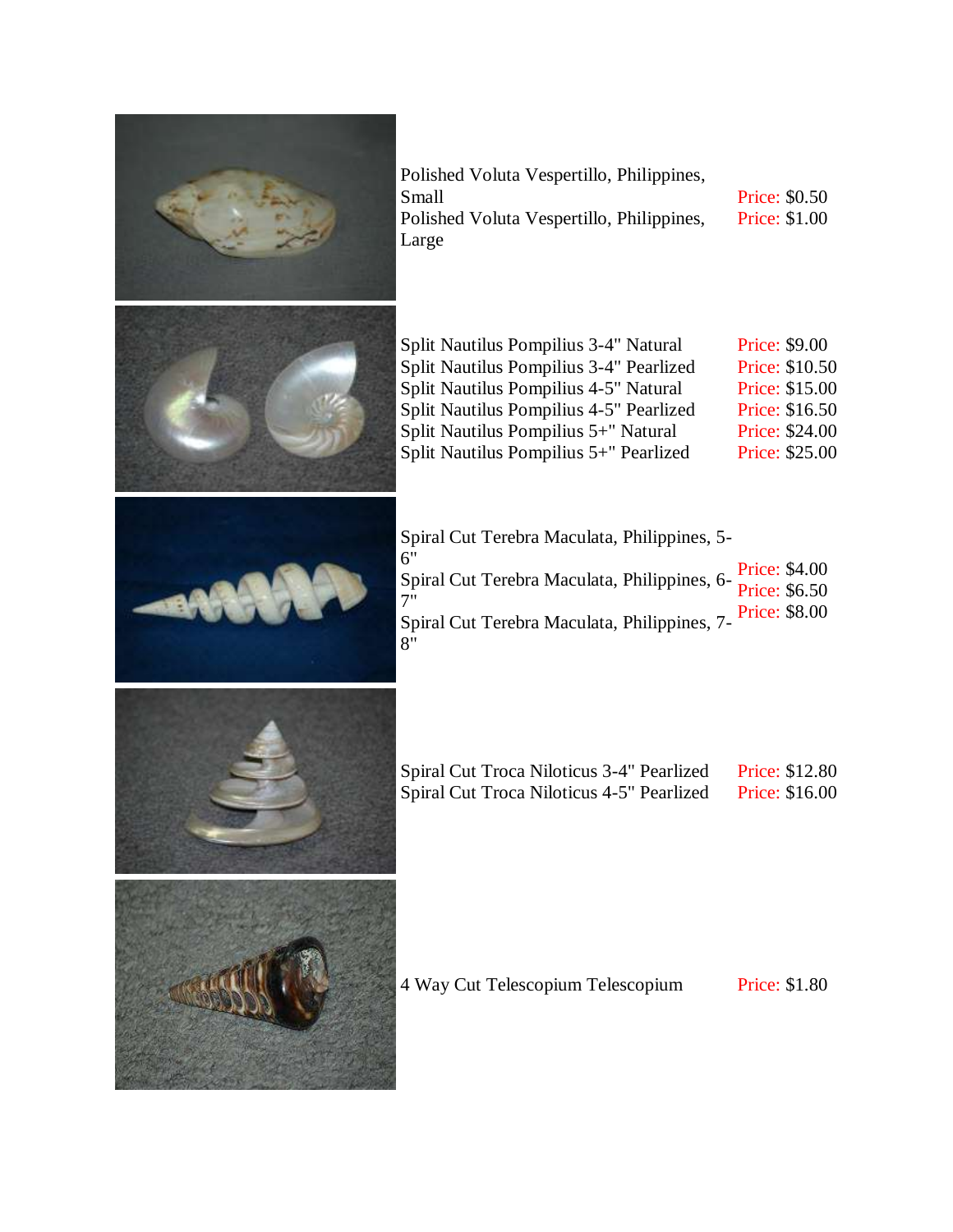| Center Slice Cerithium Aspera, Philippines Price: \$1.00                                                |                                 |
|---------------------------------------------------------------------------------------------------------|---------------------------------|
| Center Slice Nautilus Pompilius,<br>Philippines<br>Center Slice Nautilus Pompilius 2nds,<br>Philippines | Price: \$10.00<br>Price: \$4.00 |
| Center Slice Strombus Luhuanus,<br>Philippines                                                          | Price: \$0.80                   |
| Center Slice Telescopium Telescopium,<br>Philippines                                                    | Price: \$1.80                   |
| Center Slice Terebra Turitella, Philippines                                                             | Price: \$2.80                   |